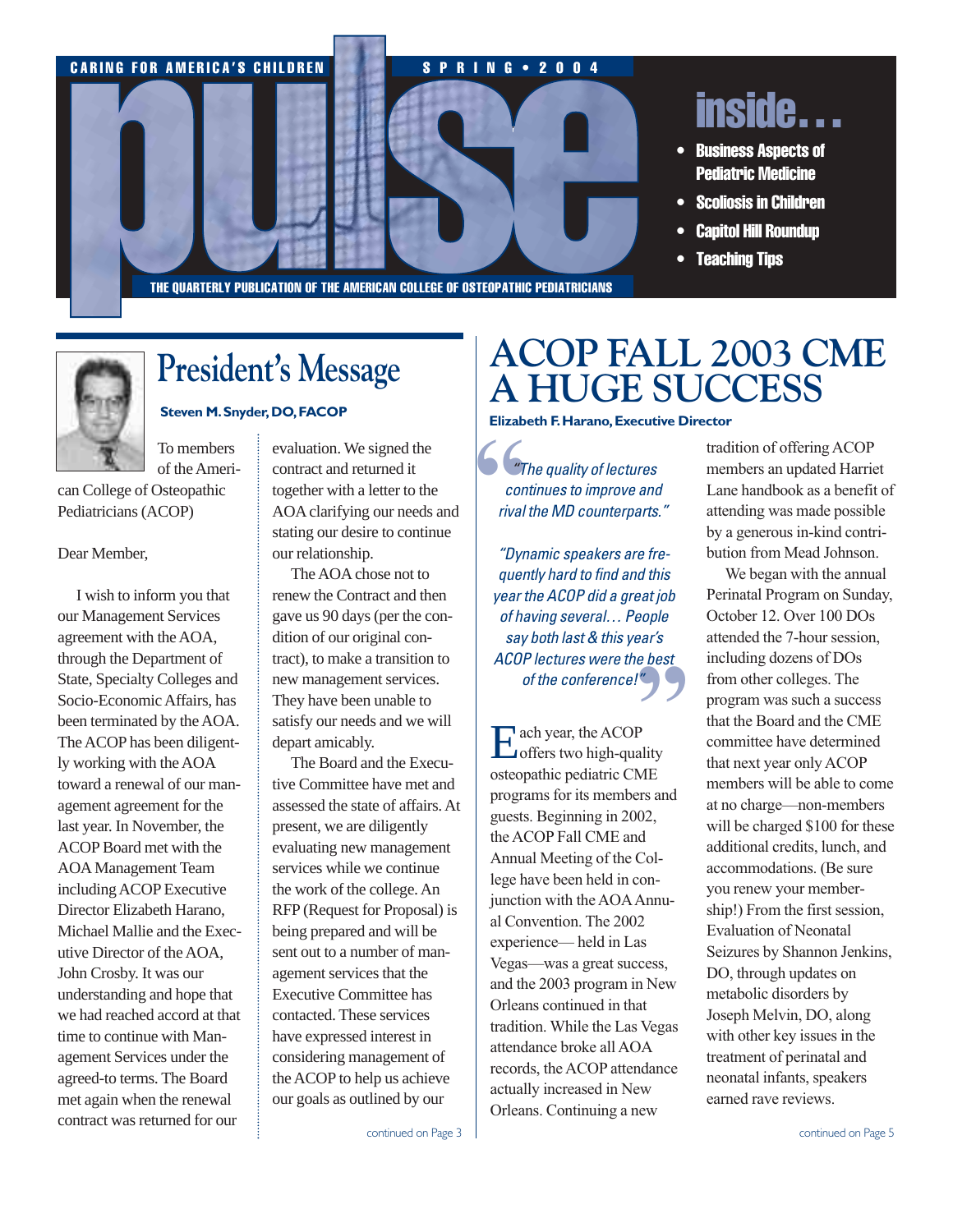



# **A PARABLE**

# **byArnold Melnick,DO,FACOP**

It rained that morning but, thank goodness, it stopped before it could interfere with that day's Special Olympics events.

The group of boys gathered on the playing field, excited, talkative, clumsy. Some activities started around the ball—a short run here, a failed pass there, a little roughhouse in between and everyone having fun.

Suddenly, from out of the

pack a runner made a mad dash with the ball heading for the goal line—more mad than dash, lumbering and stumbling, looking everywhere. But right behind him there was an awkward tackler, trying so hard but never quite catching up. As they neared the end zone, the pursuer wildly flailed his arms in a last desperate attempt to reach the runner. At that same moment, the runner fell flat

on the wet turf, sliding on his belly for the last two yards and in that embarrassing position slid across the goal line, his mongoloid face gleaming—an innocent, loving, excited, better-than-adream, fantasy-laden, Cheshire-cat grin, creating an instantaneous and beautiful work of art.

Had he been touched before he fell? Neither boy knew. Nobody on the field

knew. Nobody on the sidelines knew.

What to do? Assume he had been tagged and invoke all the rules and regulations? Assume he was missed and that he slid into victory? What to do?

I raised my arms straight above my head—signaling a touchdown. Who won? Everybody. And I think God forgave me that day.

# **AOBP Updates**

#### **Armando Ramirez,Executive Director and Elaine Bell, Program Coordinator, AOBP**

The American Osteopathic Board of Pediatrics had a busy 2003, and hopes to be even more productive in 2004. 2003-year activities included appointment of four new members to the Board, the launch of a revamped website and the annual administration of certification and recertification examinations.

James M. Carl, DO, MHA; Fernando Gonzalez, DO; Philip V. Marinelli, DO; and Paul G. Smith, DO joined Chair, Jay D. Johnson, DO; Secretary/Treasurer, G. Lee Lerch, DO; and Mary Anne Morelli, DO for the Annual Examination Construction

Meeting in Chicago. In the summer of 2003, the Board revised and viewed the new digital format for the clinical portion of the examination. These enhancements were successfully utilized at the October 2003 administration. Also, the written portion of the initial certification examination went through a rigorous check for accuracy and current material was added.

In regard to recertification, many questions have been posed regarding the re-certification process: what happens if a diplomate with a timedated certificate allows certification to lapse or fails the recertification examination? Is it possible to deem these diplomates "Board Eligible?" Will

third parties be notified in the event that certification has not been maintained or has expired? The Handbook of the Bureau of Osteopathic Specialists states, "For physicians holding time-dated certification, failure to successfully complete the re-certification process will result in the loss of certification at such time as the current time-dated certificate expires. [B-2/97]" A diplomate who has failed to re-certify and/or has not met the requirements for maintaining certification, can no longer call himself/herself board-certified and is ethically required not to misrepresent this fact. Also, a diplomate with a time-dated certification that has either let the certifica-

tion lapse or has failed the recertification examination cannot call himself or herself "Board Eligible." Historically the "Board Eligible" status has been associated with initial certification but has many times been misused. Over the years the allopathic member Boards of the American Bureau of Medical Specialties have discontinued use of the term due to such "diverse meanings by different agencies that it has lost its usefulness as an indicator of a physician's progress toward certification…" AOBP will be discussing at its next meeting whether it also wishes to continue using the term "Board Eligible" or whether it

continued on Page 10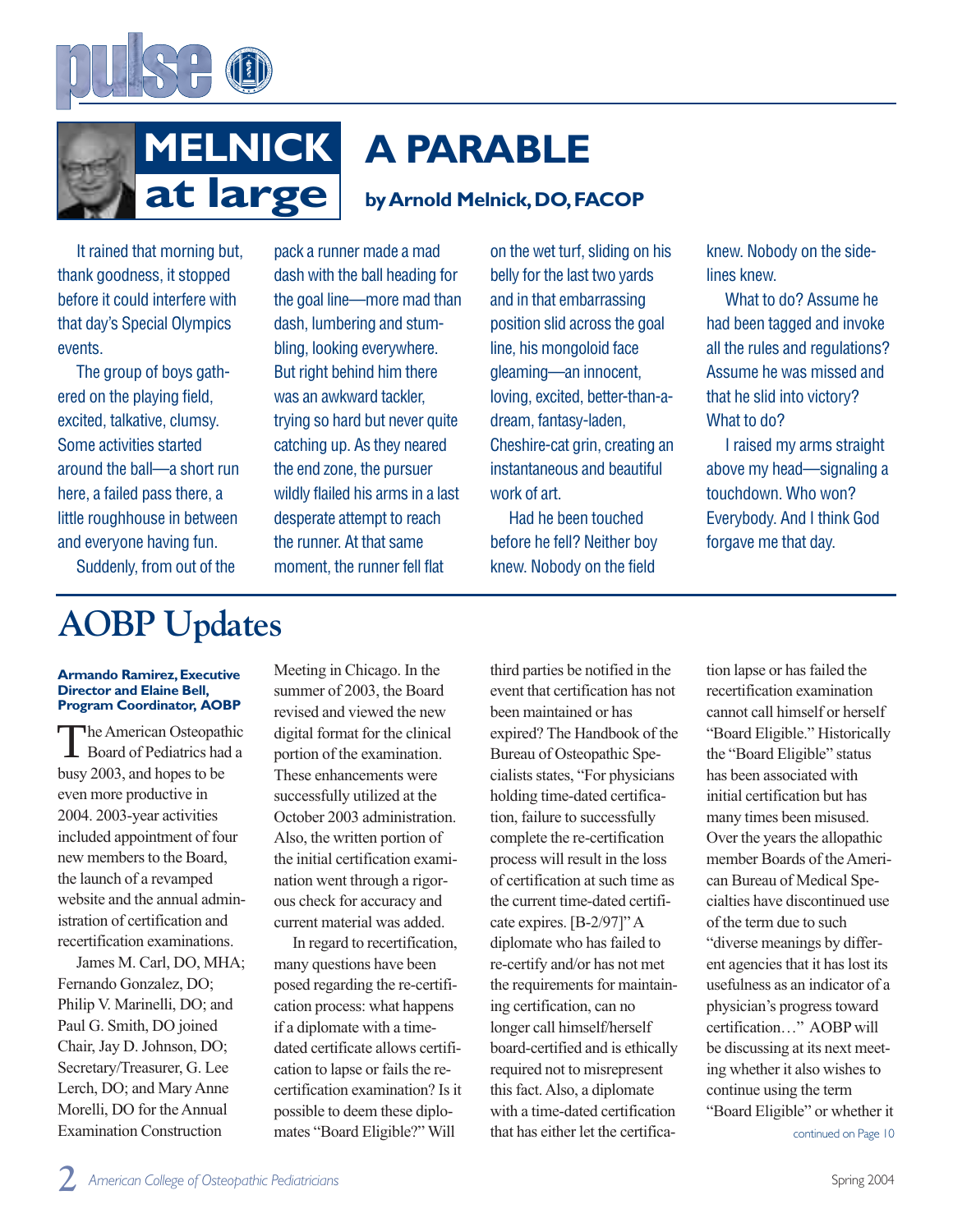# **PRESIDENT'S MESSAGE**

#### *continued from Page 1*

strategic plan. The Board has set a tentative timetable to review and evaluate submitted RFP's. The Executive Committee will meet in March to interview prospective management companies with the understanding that they will be able to take over management services by the May 4th deadline set by the AOA.

During this time I want to reassure the membership that the Board and Management Services will strive to maintain all functions of the ACOP. Certain projects that were under development, such as our Web Site, publications and development of student chapters may be temporarily delayed. The Board remains committed to fulfilling our Mission. We are committed to providing for the educational needs and wellbeing of osteopathic pediatricians and those interested in the welfare of children. We will continue to work collaboratively with any organization that is supportive of our goals and strategic plans. In addition, our Board is committed to

enhancing the value of membership in the ACOP.

It is our hope, and desire, that the ACOP will always be your home. We are committed to maintaining positive relationships with our osteopathic roots and fellow colleges within the AOA, as well as maintaining a collegial professional organization. Your patience and understanding during this time will be greatly appreciated. Any questions or concerns you have about future management and/or direction of the ACOP can be addressed to me personally, or any Member of the Board. We can be contacted at the listings below.

Sincerely,

they upryder Me.

Steven M. Snyder, DO, FACOP President, American College of Osteopathic Pediatricians

# **American College of Osteopathic Pediatricians • Board of Trustees • 2003-2004**

#### PRESIDENT\*

**Steven M. Snyder, DO, FACOP** 210 Wenner Way Ft. Washington, PA 19034 Tel.:......................(215) 481-4987 Fax:......................(215) 481-4317 steven627@aol.com

#### VICE PRESIDENT\*

**Lee J. Herskowitz, DO, FACOP** 5 Centerpointe Drive Suite 600 Lake Oswego, OR 97035 Tel: ......................(503) 603-7250 Fax: ......................(503) 617-2011 Mobile: ..............(503) 539-8475 Lee.Herskowitz@phs.com

### SECRETARY-TREASURER\*

**Robert W. Hostoffer, DO, FACOP** 1611 South Green Road South Euclid, OH 44121 Tel.:......................(216) 381-3333 Fax:......................(216) 381-3002 r.hostoffer@direcway.com

#### IMMEDIATE PAST PRESIDENT\*

**Stanley E. Grogg, DO, FACOP** 4520 S. Birmingham Place Tulsa, OK 74105 Tel.:......................(918) 742-8160 (Afternoons)........(918) 582-1980 Fax:......................(918) 749-4093 travelok@aol.com

## EXECUTIVE DIRECTOR\*

**Elizabeth F. Harano** American College of Osteopathic **Pediatricians** 142 E. Ontario Street Chicago, IL 60611 Tel.:......................(312) 202-8183 Fax:......................(312) 202-8224 eharano@aoa-net.org

# DIRECTOR OF CME PROGRAM

**Scott S. Cyrus, DO, FACOP** 8803 S. 101st East Avenue Tulsa, Oklahoma 74133-5726 Tel:.......................(918) 307-2273 drcyrus@mykiddsdoc.com

★

★

TRUSTEES

**Deborah L. Blackwell, DO, FACOP** 1310 Johnson Lane, Mare Island Vallejo, CA 94592 Tel.:......................(707) 638-5912 Fax:......................(707) 638-5263 dean@touro.edu (2002-2004)

**James E. Foy, DO, FACOP** 564 Capitol Drive Benecia, CA 94510-1300 Tel.: .....................(707) 638-5212 Fax:......................(707) 638-5255 jfoy@touro.edu (2003-2005)

**John W. Graneto, DO, FACOP** 2625 W. Ardmore Avenue Chicago, IL 60659-4911 Tel.:......................(773) 275-4513 jgraneto@cs.com (2003-2005)

**Robert G. Locke, DO, FACOP** Christiana Neonatal Associates 3 Holly Drive Kennett Square, PA 19348-2312 Tel.:......................(302) 733-2410 Fax:......................(302) 733-2602 rlocke@christianacare.org (2002-2004)

**Capt. Margaret A Orcutt-Tuddenham, DO, FACOP** 8600 Willow Run Ct Cincinnati OH 45243-3448 Tel.:......................(513) 271-8944 Fax: ......................(513) 271-1114 navyblu@cinci.rr.com .................. (2002-2004)

**Natalie Hayes, DO**  (Resident Member) 3131 Meetinghouse Road, Apt. A-10 Boothwyn, PA 19061 Tel:.......................(610) 497-2233

nhayesdo@aol.com (2003-2004)

#### **Cassandra Eakin**

(Student Member) 6363 W. Cinnabar Avenue Glendale, AZ 85302 Tel:.......................(623) 640-7485 rookiedoctor@yahoo.com (2003-2004)

\* Executive Committee Members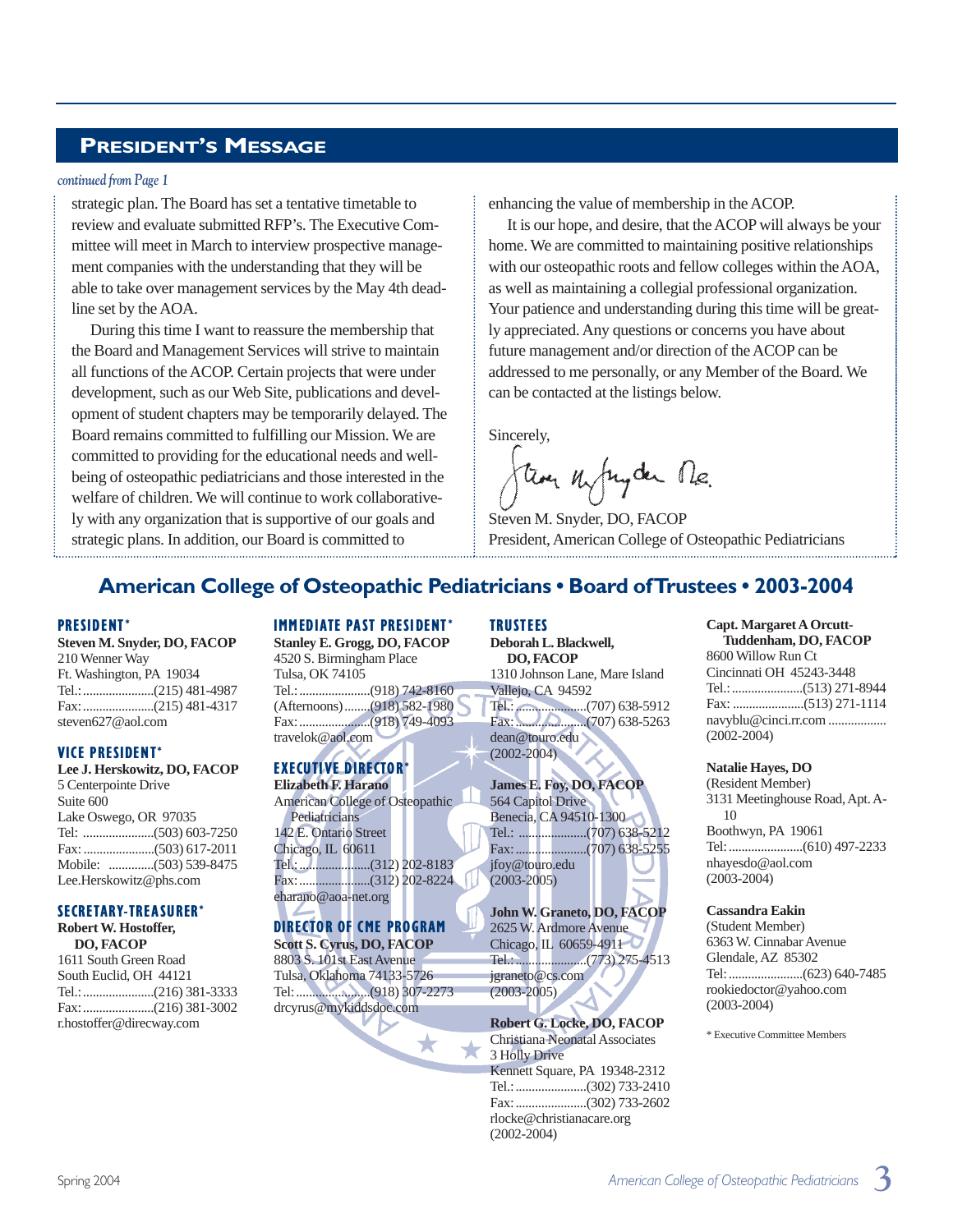

# **OBITUARY**

# **Nelson King**

**Arnold Melnick,DO,FACOP**

I so did ACOP. Nelson King, lost a friend recently. And Past President of ACOP, died on July 5 at age 91. His membership spanned almost the entire existence of the ACOP.

I first met Nelson in the late 40's when we were both training in Pediatrics. In addition to his studying at Bostonarea allopathic institutions, he came to Philadelphia frequently for additional pediatric education and osteopathic exposure. For Nelson was truly an osteopathic physician, and became a valued osteopathic pediatrician.

He always held on to his osteopathic philosophy and heritage. He was proud of that. He was an ardent student and almost always eventempered. He discussed rather than argued and found a whole cadre of friends in ACOP. He worked hard for our organization and was rewarded with the ACOP Distinguished Service Award

in 1958, followed by his presidency in 1961. (His wife, Alice Maxine King, DO, who survives him, is both a pediatrician and pediatric psychiatrist, and she received the DSA in 1984, the only husband-wife duo in our records.)

Astute student, outstanding teacher and strong advocate for children—these were the keystones of his years as a pediatrician. He gave up his practice in New England in 1957 and spent years of distinguished service as Professor and Chairman of Pediatrics at the Kirksville College of Osteopathic Medicine. Later in his career, he continued to enhance his pedagogical reputation at the Des Moines University College of Osteopathic Medicine and the New York College of Osteopathic Medicine. He served as Director of Residency Programs at several osteopathic institutions and medical colleges. In every instance, his outstanding teaching ability and personal dedication were recognized. He retired in 1996 but continued to provide Nelson Kingtype of service as a volunteer at the Peace River Center.

Hal Finkel, who preceded Nelson by one year in the presidency, remembers him as "an academician and great teacher who contributed much to the ACOP." Hal added, "Nelson was an especially nice person who enjoyed teaching. In the ACOP, he would do anything asked of him and do it willingly."

Aformer fellow New Englander and ACOP president, Mike Richardson, remembers Nelson for his New England accent and his always well-dressed appearance. "Nelson was a knowledgeable and practical pediatrician and a splendid teacher," said Mike.



"He was my mentor, my friend, and my advisor," commented Chuck Kline who was associated with Nelson for many years at KCOS. "From the first hour of my residency, he challenged me to be intuitive, aggressive and thorough. He was one of the Great Professors in this profession."

He was surely a prince of a gentleman and a nobleman in pediatrics—and just as surely he was a King his entire life. We shall miss him.

# **STUDENTS' CORNER**

#### **Cassandra Eakin, MS2 Student Trustee,ACOP**

Greetings to all students! for us, and I'd like to thank everyone for his/her help in making the student chapters of the ACOP successful.

We are still working on

details, but we are confident that our student chapters will continue to grow into a recognized institution within the AOA. I'd like to make known our own student website, www.acopstudents.freeservers. com. This website was constructed to provide ACOP

students with the latest information, to allow communication among students and doctors, and to keep everyone up to date on what is going on in our student chapters. This website is limited only by our students, and so I want to encourage everyone to browse

the site, submit suggestions and research, and be sure to communicate with each other at our message posting center! Keep up the good work in school, and make sure you continue to keep us informed of your activities into your third and fourth years!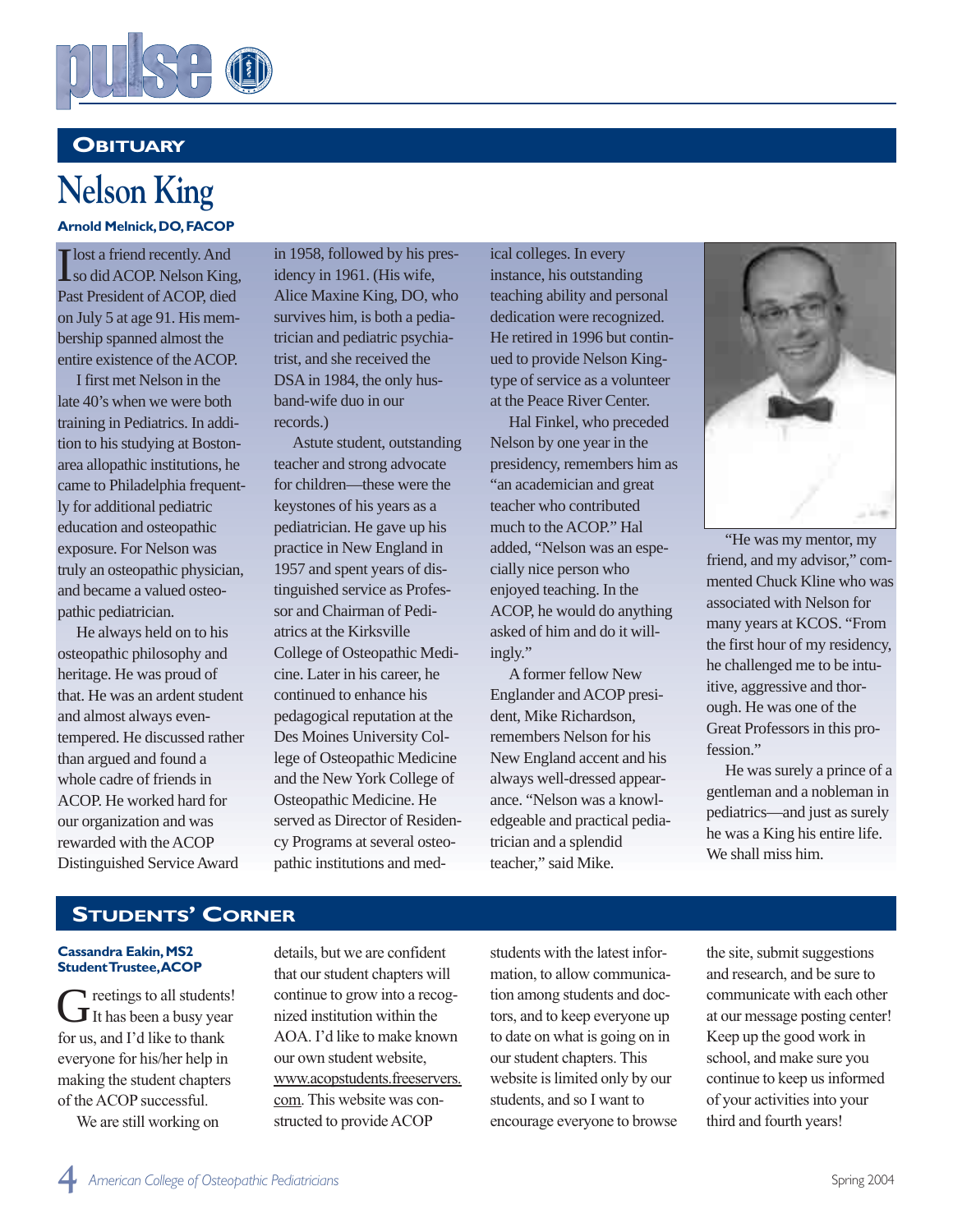# **Recap of ACOP Program Directors and Pediatric Department Chairs with ACOP GME Committee Meeting**

#### **John W.Graneto,DO,FACOP**

The meeting occurred on  $\blacksquare$  October 14, 2003 in New Orleans and was chaired by Dr. John Graneto who substituted for Dr. Michael Ryan, Chair, ACOP GME Committee. The GME Committee's role is to:

- 1) review new program applications;
- 2) inspect current programs;
- 3) update and revise Program Director Report forms and Resident Annual Report forms; and
- 4) update and revise basic

training standards documents. It was reported the West Virginia OPTI at the Charleston Medical Center will offer a combined ACGME and AOA-approved program. In addition, NSU and its Florida OPTI will offer a program at the Palms West Hospital. It will be an AOA-approved program.

Updates were provided on efforts to integrate OPP/ OMM didactic and practical information into postgraduate pediatric education. More attention is still needed to pediatric-specific topics. The

Dean of Touro University also presented an idea of improving the curriculum delivered to undergraduate students through our profession. The idea has been discussed by the Council of Deans of the AACOM and will be moving forward. The Program Directors also discussed the desire to have as a program requirement an 80% "pass rate" in order for the program to remain accredited. This will be further re-examined by the GME Committee.

The newly revised Program Director Report form and the Annual Resident

Report were circulated. The GME Committee will only accept the NEW forms that have been recently approved and those that have been finished correctly and completely. Two issues were raised that have been resolved. The website has been updated to include the most current versions of the Program Director Report form and the Annual Resident Report. In addition, the user can now download the forms and enter the information directly onto the forms and print without the need for a typewriter.

# **ACOP FALL 2003 CME A HUGE SUCCESS**

#### *continued from Page 1*

On Monday, the Emergency Medicine (EM) track began with lectures on shock, respiratory failure, and poisons, and the highly regarded James Brien, DO offered "ID Vaccine Update" & "What's Your Diagnosis?" talks. The evening ended with an excellent Watson Memorial Lecture offered by past president and 2003 Distinguished Service Medallion Recipient Michael N. Musci, Jr., DO during the ACOP President's Reception.

Our joint lectures with the American Osteopathic Academy of Sports Medicine on Tuesday brought in tremendous crowds, including many EM specialists who gave thumbs up to our speakers and topics. Most AOASM lecturers didn't provide handouts, which were extremely missed by our participants. In response, ACOP has taken action to rewrite its speakers' agreements to ensure "no handout—no honorarium."

Wednesday morning began with a highly rated OMT lecture and workshop from Karen Steele, DO who was honored to be personally sponsored by ACOP CME Committee member, Connie Jo McCarroll, DO. Over lunch, we adjourned to the American College of Osteopathic Neurologists and Psychiatrists'room for our halfday session. The talk by Jimmie Leleszi, DO on

ADHD in children was to a standing room only crowd. The turnout was so great for this last-afternoon-of-theconvention session that we all moved back into the larger ACOP quarters!

Many thanks are due to Director of CME Scott Cyrus, DO; Program Chairs Will Moore, DO and Michael Hunt, DO; and the entire CME committee; particularly active members were Marta Diaz-Pupek, DO; Connie Jo McCarroll, DO; and Ed Packer, DO. Managing registration and the sessions were ACOP Executive Director Elizabeth Harano and AA/Account Coordinator Alicia Bryant Swary.

**Special Thanks…**go to all of our sponsors—please be sure to let their representatives know that you appreciate their financial support:

- **Ascent/Medicis Pharmaceutical**
- **Connie Jo McCarroll, DO, FACOP**
	- **GlaxoSmithKline**
- **Lilly Lecture Bureau**
	- **Mead Johnson**
		- **Merck**
- **Nestle Pediatric Nutrition**
	- **Pfizer Pharmaceutical**
- **Phase 5 Communications**

### **Ross Products/Abbott**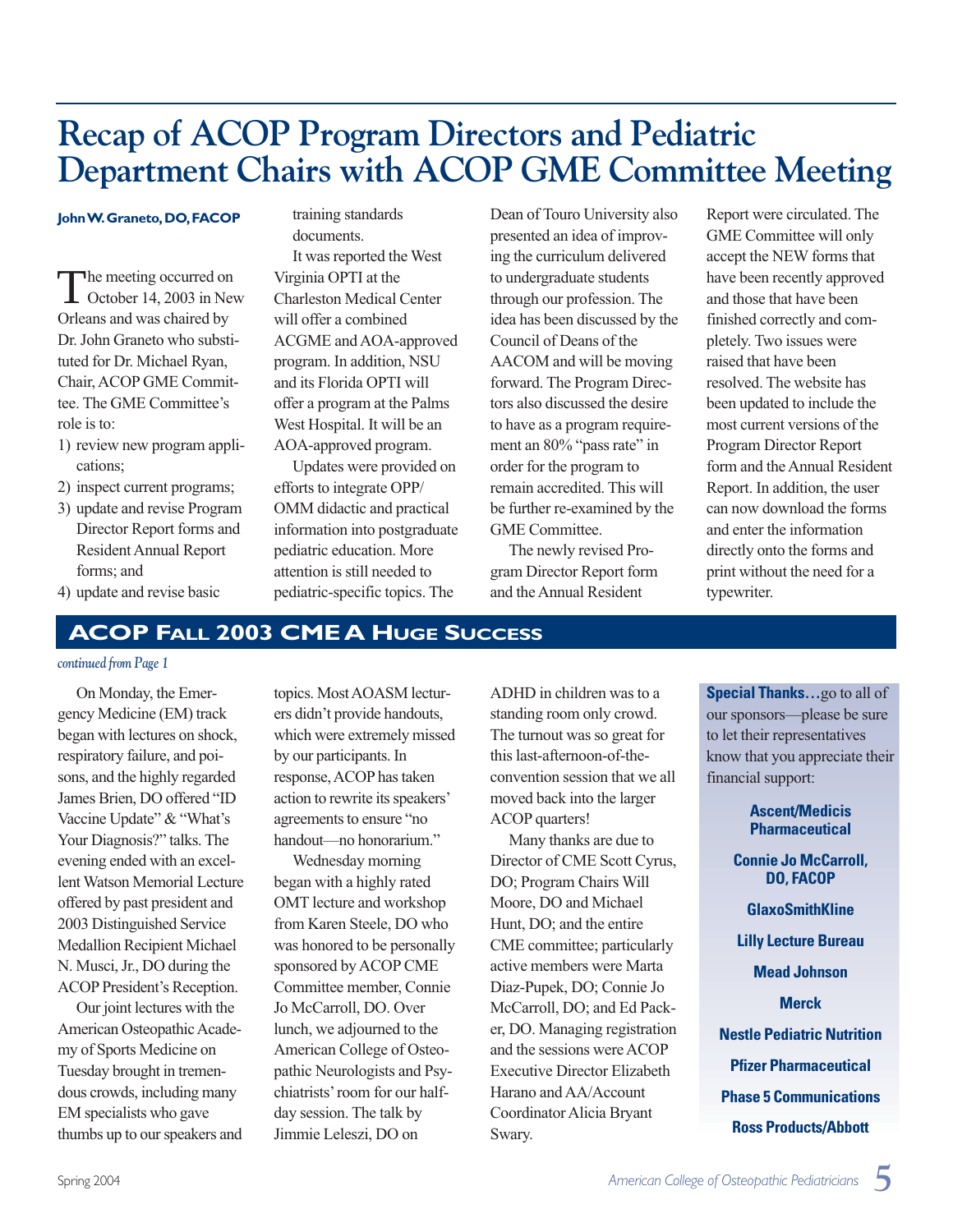

# **2004 Osteopathic Pediatrician of the Year**

#### **Gregory L.Garvin,DO,FACOP Awards Committee Chair**

It is again time to begin the<br>selection process for the selection process for the next ACOP Pediatrician of the Year award. This award will be given at the Fall ACOP meeting at the annual AOA convention.

This will be the fifth recipient. Over the last few years it has been difficult for the Awards Committee to select a candidate as we have not had any recommendations from the membership. Since this is a national organization, this makes the selection process very hard for the committee since we must have nominations from the membership before we can pick an ACOP member to recognize his/her accomplishments.

This award will be given to an ACOP member who has

made an outstanding impact upon his/her community in regard to child healthcare issues, emphasizing humanitarianism in pediatrics. Examples of activities that will distinguish nominees include community health issue advocacy or work on behalf of special populations of children or children with needs not always addressed adequately by the community.

Nominations for the Osteopathic Pediatrician of the Year Award are being solicited from the general ACOP membership. However, if you believe a community group could best nominate the member, please feel free to include a statement from that organization with your nomination letter. Nominations will be reviewed by the Awards Committee. Once the committee

has chosen a recipient, it will be confirmed by the Board.

Include in your letter the nominee's name and describe in detail the nominee's contribution to the community (e.g., community, area, state, region, nation) regarding child health issues and why you support the nomination. Describe the measured impact on the community and any tangible evidence supporting the impact (e.g., published studies, reports, media coverage; community, public or professional recognition or awards, etc.) of the nominee's efforts. List independent confirming sources and describe your first-hand experiences with the nominee's contribution. Please also disclose your personal, professional and business relationship to the individual you nominate.

Nominations must be typewritten and not exceed two pages. They must be signed in order to be accepted. THE DEADLINE FOR SUBMISSION IS JULY 15, 2004. Please send all nominations to ACOP at 142 E. Ontario, Suite 1023, Chicago, Illinois 60611, 1-877-231- ACOP. Mail will be automatically forwarded.

Please put your thinking caps on and send us a viable candidate! Maybe one of your partners or some other ACOP member you know deserves to be recognized for his/her accomplishments in the area of child advocacy. We have a lot of hardworking and talented members who can be in the running so help out our committee. Also, we will keep the names of those not chosen on file for future years.

## AWARDS Gregory Garvin, DO, FACOP Davenport, IA Phone: (563) 383-2581 Fax: (563) 328-5770 Ggarvin6@mchsi.com BYLAWS

Stan Grogg, DO, FACOP Tulsa, OK Phone: (918)744-8315 Fax: (918) 749-1093 travelok@aol.com

EDUCATION Scott Cyrus, DO, FACOP Tulsa, OK Phone: (918) 307-2273 Fax: (918) 307-0273 drcyrus@mykiddsdoc.com

# **Contact Information for 2004 Committee Chairs**

#### FINANCE

Robert Hostoffer, Jr, DO, FACOP South Euclid, OH Phone: (216) 381-3333 Fax: (216) 381-3002 r.hostoffer@direcway.com

GME Michael Ryan, DO, FACOP Danville, PA Phone: (570) 271-6440 Fax: (570) 271-6002 mryan@geisinger.edu

GOVERNMENT RELATIONS Capt. Margaret Orcutt Tuddenham, DO, FACOP Cincinnati, OH Phone: (513) 271-8944 Fax: (513) 271-1114 navyblu@cinci.rr.com

MEMBERSHIP Lee J. Herskowitz, DO, FACOP Lake Oswego, OR Phone: (503) 603-7250 Fax: (503) 617-2011 Mobile: (503) 539-8475 Lee.Herskowitz@phs.com

NEONATAL-PERINATAL Gerard Cleary, DO, FACOP Abington, PA Phone: (215) 481-4986 Fax: (215) 481-4317

NEWSLETTER Arnold Melnick, DO, FACOP Aventura, FL Phone: (305) 931-8630 Fax: (305) 931-7202 amelnick@nova.edu

NOMINATING Mark Jacobson, DO, FACOP Somers Point, NJ Phone: (609) 927-4235 Fax: (609) 927-5590 shnooby@aol.com

WEBSITE Steven Snyder, DO, FACOP Abington, PA Phone: (215) 481-4986 Fax: (215) 481-4317 Steven627@aol.com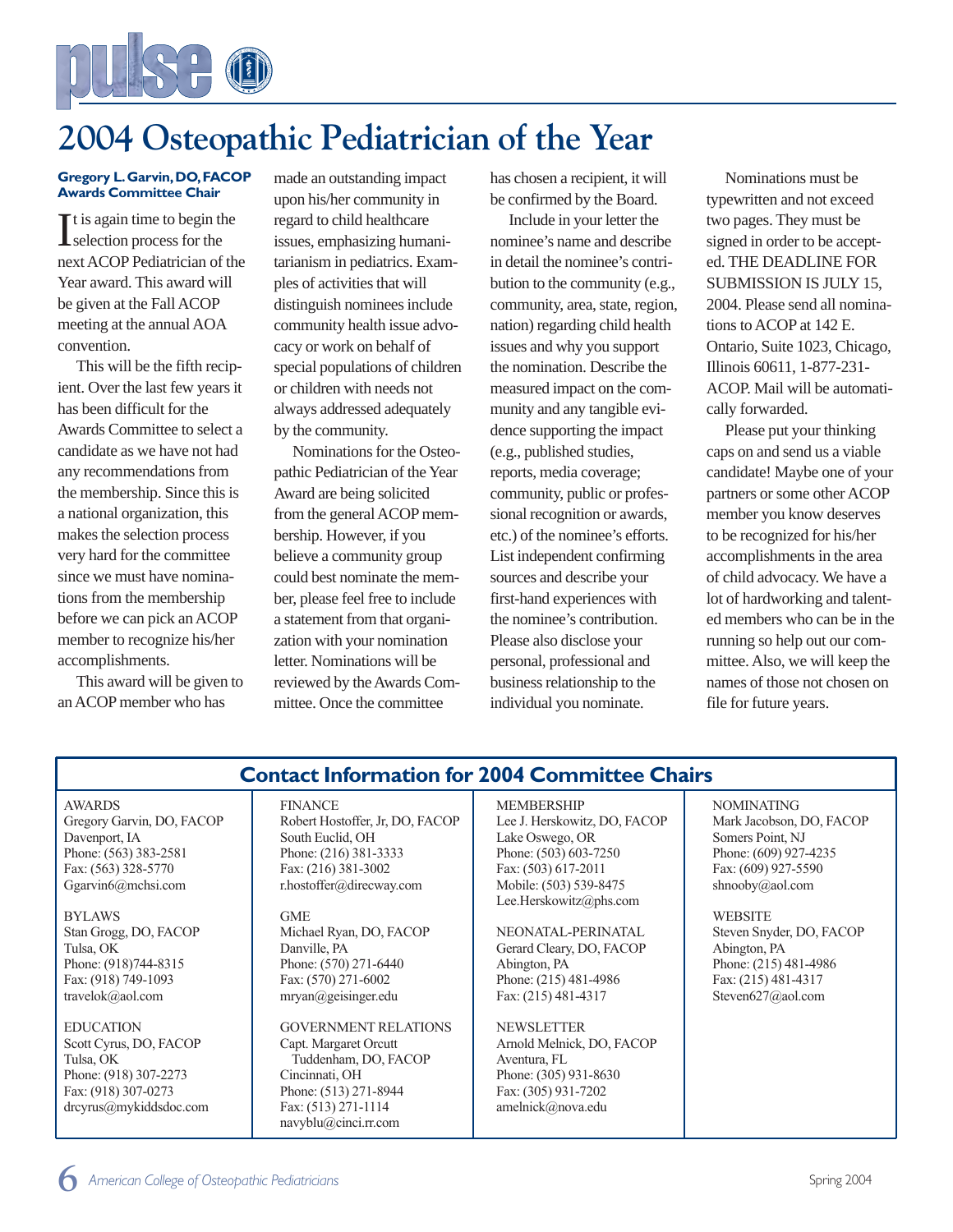# **BUSINESSASPECTS OF PEDIATRIC MEDICINE**



In this age of increasing<br>costs and decreasing re costs and decreasing reimbursements, it is extremely important to maximize every opportunity for revenue flow. As distasteful as it may be to consider "money" in our practice of medicine, in today's milieu it is essential to understand the "business" of our day-to-day operations.

One of my favorite areas to hone in on is the company that sends contracts to our office for signature in order to join its network. The contract is usually accompanied by a letter touting the growing number of businesses and patients in our area now serviced by this particular insurer. What amazes me is that the company rarely sends a list of reimbursements for services rendered!! Even more amazing is that physicians sign this contract in order to remain competitive in their market. What a mistake! Do we know any other vendor (sorry for the use of such a plebian word)—our plumber, car mechanic, builder or otherswho would sign a contract to

provide services without knowing what the reimbursement will be?

It is not unrealistic to ask for a representative to come to your office to discuss reimbursements, "carve-outs," and so on. Be sure to have your most favorable rates from another insurer available for comparison. Let them compete for your service. Our practices are important to them. They need us more than we need them…

Remember when reading through contracts that the devil is in the details! Read them carefully and require full disclosure of reimbursements. Take no wooden nickels.

# **PEDIATRIC POINTERS**

### **Pink Eye**

#### **H.Lauren Vogel,DO,FACOP**

Pink-eye may be the most common eye complaint seen by the practicing pediatrician. The term has been used to describe any inflammatory process that involves the conjunctiva. Most causes are benign but can be problematic to patients and parents.

For the clinician, decision points include diagnosis, treatment and isolation. Pinkeye can be divided into those

caused by conjunctivitis, iritis or corneal trauma. Symptoms overlap and history is the most important element in differentiating them; once corneal trauma and iritis are ruled out, the next step is determining etiology for the conjunctivitis.

Pink-eye may be bacterial, viral or allergic; only two physical discriminators are needed. Is the patient febrile? Are sub-conjunctival follicles present? Briefly, bacterial has no fever and no follicles, viral has both fever and follicles, and allergic has follicles but no fever.

Staphylococcus and streptococcus are responsible for most bacterial infections but bacterial infection is uncommon in children over five years of age. Topical tobramycin, erythromycin or sulfa in divided doses should be used for 5 days. Adenovirus is the most common viral agent. It is highly contagious and meticulous handwashing is an important component of treatment. Allergic conjunctivitis is usually selflimiting. Evaluation for precipitating causes should be initiated if symptoms become chronic.

Patients with infectious conjunctivitis should be presumed to be infectious until symptoms have resolved. Children should be allowed to remain in school or day care unless there are symptoms, or close contact with others cannot be controlled.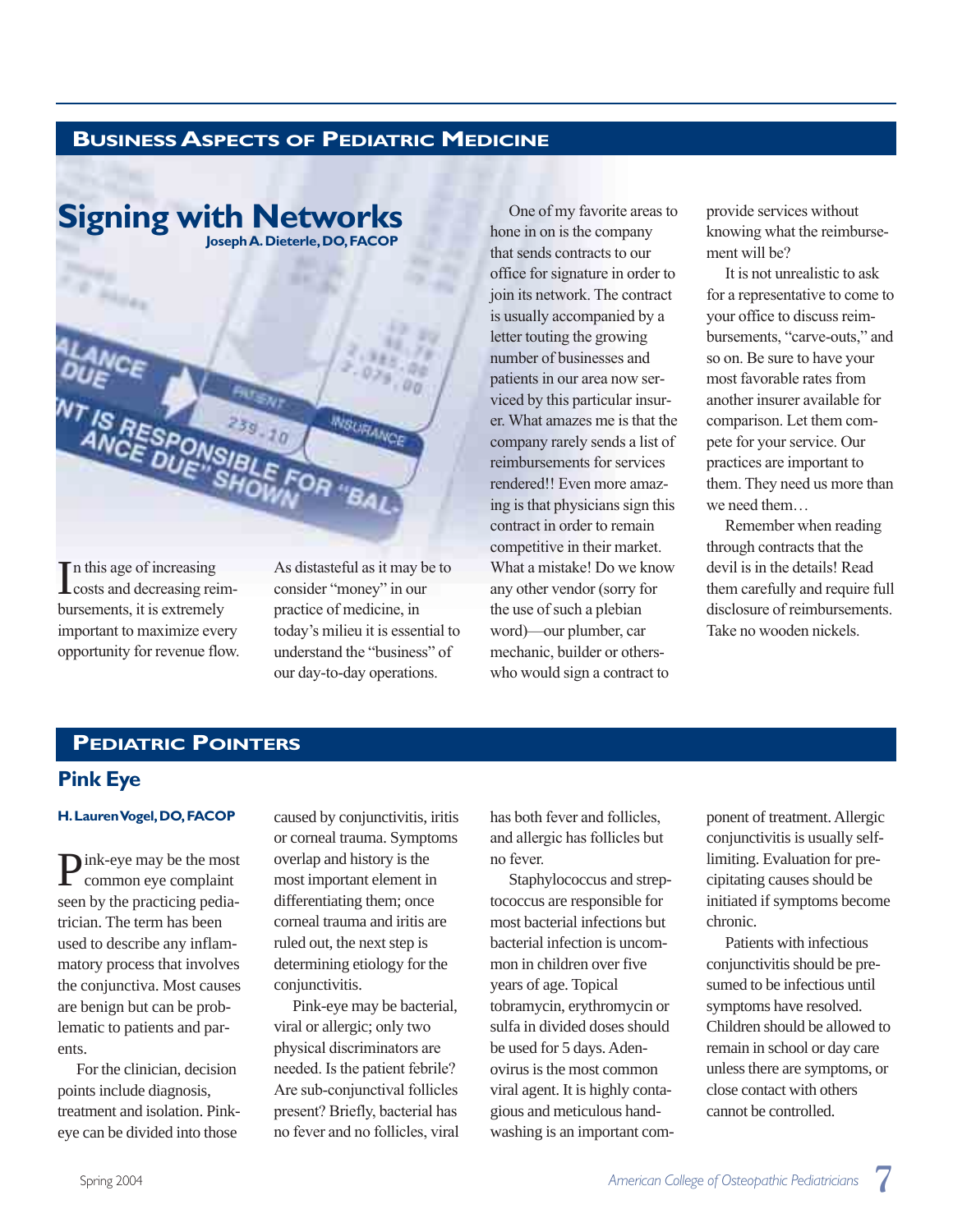**8** *American College of Osteopathic Pediatricians* Spring 2004

**VP and Certifying Board Reports** Vice President Lee J. Herskowitz, DO, FACOP, who is also the president-elect, offered a brief report on the successful Fall 2003 CME, and encouraged members to get more involved. Jay Johnson, DO, FACOP, reported on the work of the American Osteopathic Board of Pediatrics and discussed the revised standards for eligibility, certification examination requirements, and issues regarding re-certification. The meeting adjourned at

existing contextual framework may be too fast for the student to absorb or under-Ownership and a contextument. Rewards are endless.

learning, since the student can personally find those connections as the knowledge and performance expectations are presented in real time. Similar to what we all experience in our busy lives, the rate of realtime presentation of new information without this pre-

stand. al framework. Easy to imple-

FACOP and Bruce Peters, DO, FACOP who reached the maximum time for Board service. Elizabeth Harano was elected to serve as the Execu-

tive Director.

1:23 pm.

**TEACHING TIPS**

# **Ownership and Framework: Keys to a Good Learning Environment**

#### **By Robert G.Locke,DO, FACOP**

Ownership, or perception<br>
of ownership, is a powerful tool. For a student/resident who normally feels little or no control of day-to-day activities, ownership over a portion—any portion—is an unexpected delight and a powerful motivator. Not only will this endear you to the student/resident, more importantly, it allows the student to become a stakeholder in his/her learning. By allowing

them to participate in setting their learning experience, they become more interested and focused. This precipitates an environment conducive to learning and educational/academic exchange. This practice does not sacrifice learning as most students list objectives identical to what I would have dictated.

Learning needs to occur within a framework. A framework provides goals and objectives that allow students to place the knowledge and

activities of their upcoming rotation in a context relative to previous experiences and knowledge. This provides an understanding of what they should learn and what is expected of them both during and at the completion of their rotation. A clear understanding of these objectives and performance activities at the start of the rotation allows students to integrate this new knowledge and behavior within their existing frame set. This permits efficient

# **ACOP Fall 2003 General Membership Meeting Recap**

#### **Elizabeth F.Harano Executive Director**

 $\sqrt{\ }$  ore than 50 pediatricians and students attended the ACOP General Membership Luncheon and Annual Business Meeting on Tuesday, October 14, 2003. Held during the ACOP/American Osteopathic Association's Fall Convention in New Orleans, LA, it took place at the Hilton Hotel - Riverside.

ACOP President Steven Snyder, DO, FACOP, presided over general membership matters and recognition of ACOP leadership. The President's Report to the Membership included ACOP priorities for 2004: focus on membership and quality CME. One amendment to the bylaws was unanimously approved; it clarified ACOP authority to charter Student Chapters. The financial report was submitted on behalf of Treasurer Robert Hostoffer, DO, FACOP, who could not attend; it was approved.

# **Awards**

The Pediatrician of the Year Award was presented to Captain Margaret Orcutt Tuddenham, DO, FACOP. The Distinguished Service Medallion had been presented on Monday evening to past president Michael N. Musci, Jr., DO, FACOP, following his wellreceived Watson Memorial Lecture during the Presidential Reception. Committee chairs attending were presented with certificates of appreciation and CME Fall 2003 Program Chair Will Moore, DO, was presented with a crystal plaque. Gerard Cleary, DO, FACOP, Chair of the 2003 Perinatal Program, had

received his crystal plaque at the Sunday evening Board meeting before flying home to join his wife as she delivered their baby.

# **Elections**

Two new Board members were proposed by the Nominating Committee, and the Membership elected James E. Foy, DO, FACOP, and John W. Graneto, DO, FACOP, to serve as trustees on the 2004- 2005 ACOP Board. Dr. Foy is Chair of the Department of Pediatrics at Touro University in Vallejo, CA. Dr. Graneto is a pediatrician and an emergency physician with Swedish Covenant Hospital. He is Treasurer of the Illinois Osteopathic Medical Society, and serves on the ACOP GME Evaluating Committee. They will replace Cyril Blavo, DO,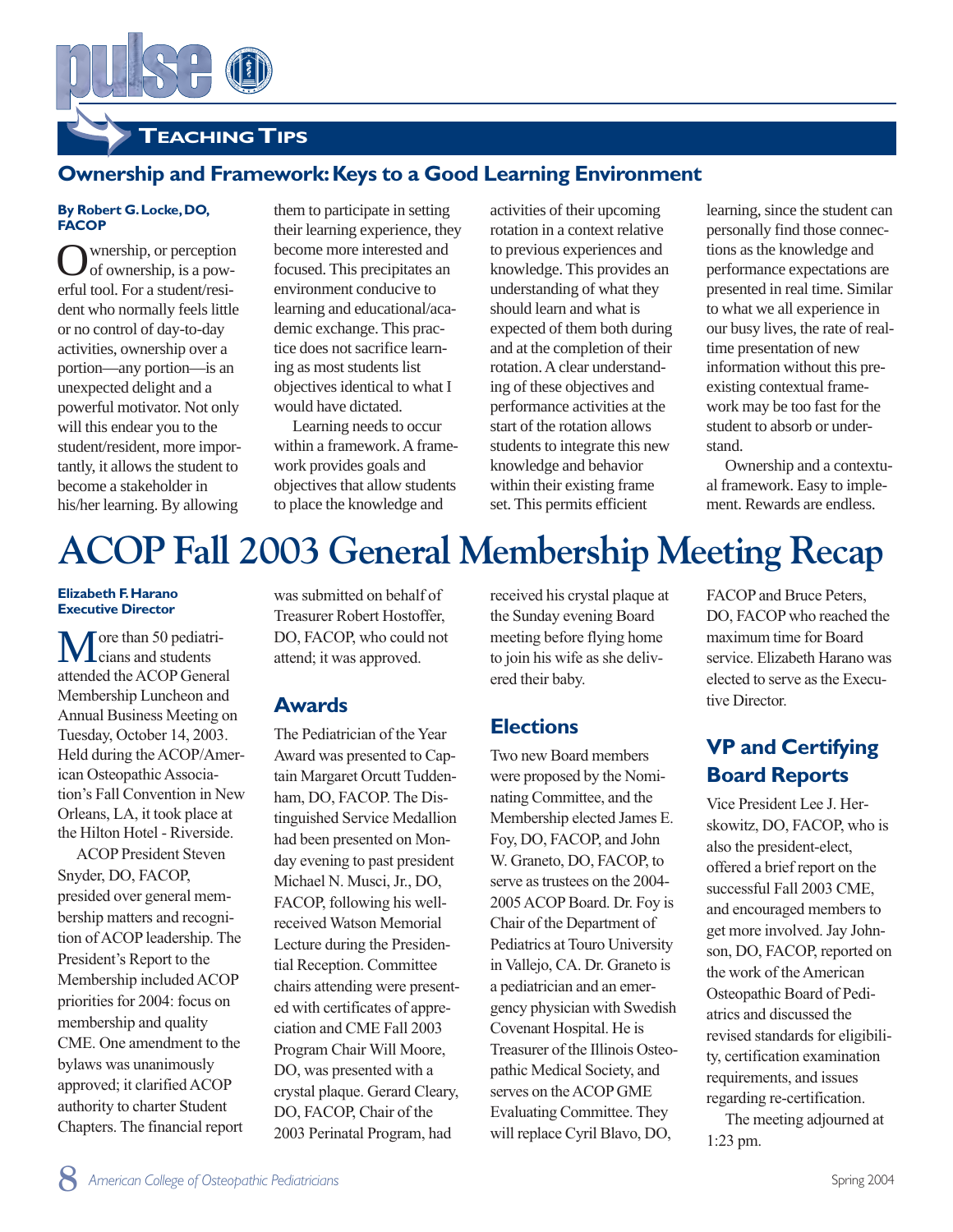# *They say...*

"Everyone loves a clean baby, but apparently there's such a thing as too clean: Kids from birth to age 3 who are bathed or washed more than twice a day are more likely to develop asthma or severe eczema." *Jennifer Kelly Geddes in Parenting*

[**Comment:**Many infants and young children on a frequent bathing regimen to keep their skin "clean" develop increased atopic symptoms. To keep skin both hygienic and healthy, baths should be short and a mild soap or a water-free cleanser should be used, with shampooing done at the end of the bath.Lubricating creams or emollients should be applied within the first few minutes after the bath. Studies have suggested that lack of microbial exposure during infancy due to excessive bathing causes a great likelihood of atopic disease. Parents must therefore learn to distinguish between good hygiene and over cleansing that can be relatively harmful to the immune system. *—Janet M.Goldberg,DO,FACOP]*

"The health care needs of low-income children who participate in WIC may be better met than those of low-income children not participating in WIC." *Paul A.Beuscher et al Child Participation in WIC American Journal of Public Health*

 $\_$  , and the set of the set of the set of the set of the set of the set of the set of the set of the set of the set of the set of the set of the set of the set of the set of the set of the set of the set of the set of th

[**Comment:**This study involved children from 1-5 years old who were enrolled in the North Carolina Medicaid program.Those children also enrolled in WIC received more preventive care than those not involved with WIC.They also had more ER visits and hospitalizations.Are we seeing selection bias (the sickest get enrolled in WIC), or inadequate attention to serious pathology in non-WIC participants? In any event, the ability to coordinate services to meet multiple needs points out the essential role of a team - nurses, dentists, physicians, mental health professionals, outreach workers, protective services,and others. *—Margaret A.Morath,DO,FACOP]*

"Nearly two out of three Americans are overweight or obese—that is a 50 percent increase from just a decade ago! Nearly 15 percent of our children and teenagers are overweight, and overweight children usually grow up to be overweight adults."

 $\_$  , and the set of the set of the set of the set of the set of the set of the set of the set of the set of the set of the set of the set of the set of the set of the set of the set of the set of the set of the set of th

*Richard H.Carmona,MD U.S.Surgeon General in Commissioned Corps Bulletin*

[**Comment:**Not only do overweight children lead to overweight adults but toddlers who are obese as early as 18 months of age and continue to be obese at age 4 are also high risk for adult obesity.So we should be very aggressive in following our patients' BMI, other risk factors and family history, and start intervention early. This is especially important in minority populations where access to health care may be an issue along with fewer resources.Physicians have to be even greater advocates for these patients and more aggressive in their approach for these high-risk children and their families.

*—Bruce Peters,DO,FACOP]*

# **SITES FOR SORE EYES**

**By Gregory L.Garvin,DO,FACOP OF MY (WEB) SITES** 

**1. www.pediatricneurology.com** —a site based out of NY with nice links to topics in pediatric neurology.

**2.www.allscripts.com** —a leading provider of clinical information software. This site also has software for the Pocket PC using Win CE format.

**3.www.generalpediatrics.com** —a general pediatrician's view of the internet by Donna M. D'Allessandro, MD, a pediatrician at the U of Iowa. This site has nice links.

**4.http://medscape.com** —"free CME"

**5.http://pedsccm.wustl.edu** —a multidisciplinary resource of original & distributed educational & practical materials for pediatric critical care practitioners.

**6. www.vh.org** —U of Iowa links to the children's hospital webpage with a section "for providers." (I'm from Iowa so naturally I "surf" those sites).

**7. https://home.po.com** — register for free e-mail with member ID & password. An old "standby" with a "new face." Also has "Online CME".

**8.www.docs.com** — Homepage for SOAPware—a reasonably priced barebones "EMR" with an "a la carte" menu.

**9. www.SayICan.com** — A great website to get the Dragon Voice Recognition Software & help in getting started. (I'm over 2 1/2 years into using Voice Recognition to complete my daily notes etc... HOW COULD I LIVE WITHOUT IT!!!)

**10.www.drgreene.com** — A nice web site with general information and an A-Z guide with printable versions. (Might make nice handouts for parents, but I use the CRS advisor edited by Barton Schmidt, MD.)

**I hope that those "surfers of the net" out there will find at least one site to their liking.**

#### **HAPPY SURFING!**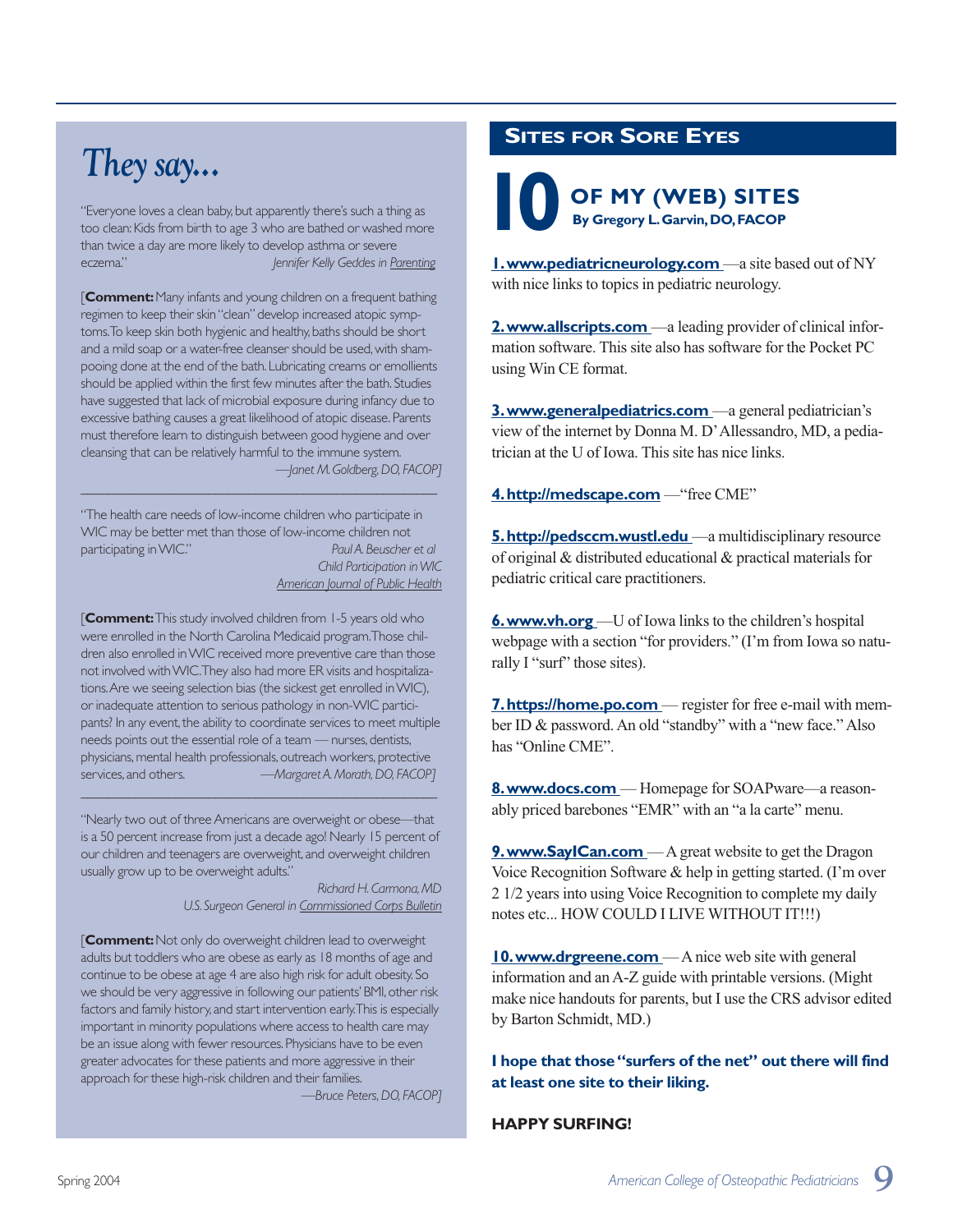



#### **By Erika Stewart,ACOP Legislative Assistant**

### **The President's FY 2005 Budget**

President Bush released his \$2.4 trillion budget proposal in early February. Under the budget, total spending for the Department of Health and Human Services (HHS) is \$580 billion. Mandatory spending for the Medicare and Medicaid programs accounts for more than 80% of the total federal budget.

### **Health Spending Budget Highlights:**

• **Medicaid:** Medicaid provides health coverage for 25% of the nation's children. Estimated FY 2005 spending is \$322 billion.

• **State Children's Health Insurance Program (SCHIP):** The Administra-

tion still supports legislation, introduced in FY 2004, to allow the federal government to provide fixed rather than matching funds. The Administration also wants to change Vaccines for Children (VFC) program by removing the price cap on the tetanusdiphtheria booster and allowing children to receive VFC vaccines at state and local health clinics rather than at federally qualified ones.

### **Medicare Physician Payment:What the 1.5% Increase Means in Real \$\$\$**

Provisions included in the "Medicare Prescription Drug, Improvement Act of 2003Act of 2003" (MPDIA) greatly stabilized physician reimbursements for the next two years. The legislation provides for a positive 1.5 percent update in 2004 and 2005. This follows the 1.6 percent increase physicians received in February 2003.

In total, the reforms enacted in 2003 will result in physicians receiving an average additional \$39,500 in reimbursements over 3 years (2003-2005) or \$13,167 per year. This does not include any additional increases in reimbursements a physician may receive as a result of adjustments to the geographical cost of practice indices reforms or the rural 5 percent add-on, both of which were included in the MPDIA.

### **Professional Liability Insurance (PLI) Reform**

Senator Judd Gregg (R-NH) introduced the "Healthy Mothers and Babies Access to Care Act of 2003" (S. 2061) on February 12. The legislation attempts to establish medical liability reforms for obstetrical services only. The bill is part of an incremental approach taken by Republican leadership on PLI legislation after the Senate failed to pass a broader bill last year. At press time, the Senate was expected to vote February 24 on a procedural motion to end debate and allow a direct vote on the bill. The motion is expected to fail and Majority Leader Bill Frist, MD (TN) predicts that the legislation would not pass. He has indicated that Senate Republicans would introduce similar bills in the next six weeks that apply to trauma surgeons and rural physicians.

# **AOBP Updates**

*continued from Page 2*

will follow in the steps of other AOA Boards that have discontinued the use of the term. Information regarding failures is also not released to third parties as this information has been deemed by the Bureau of Osteopathic Specialists to be confidential and may also be subject to state law such as the Illinois Medical Information Act.

During its summer 2003 meeting, the Board also made the difficult decision to place some of its sub-specialty examinations into dormant status due to lack of demand for those subspecialties but more importantly because of the massive resources required for examination development. The following sub-specialties were not placed in dormancy:

Neonatology, Pediatric Pulmonology, Pediatric Allergy/ Immunology, Pediatric Endocrinology, Adolescent & Young Adult Medicine. AOBP will also consider whether to withdraw from the Conjoint Examination in Sports Medicine as no AOBP diplomate has requested to become certified in the area since the creation of that examination.

Finally AOBP is pleased to announce its annual board examinations will be administered November 6 & 7, 2004, in San Francisco, CA, in conjunction with the AOA Convention and Scientific Seminar. We encourage those interested to visit www.aobp.org for more information.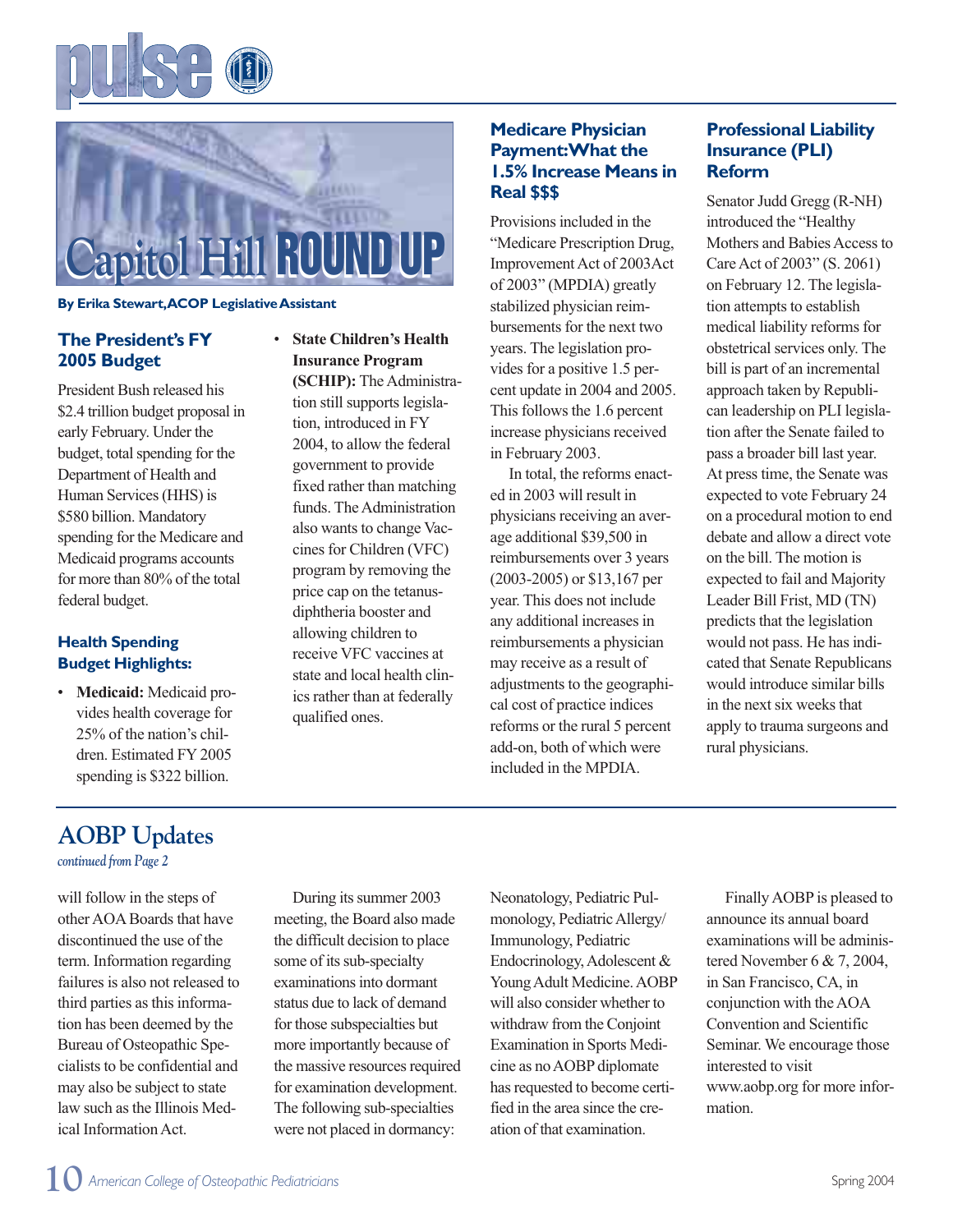# **CONSULTATION**

# **Scoliosis in Children**



**Charles T Mehlman, DO,MPH**

**Pediatric Orthopedic Spine Surgeon Associate Professor Pediatric Orthopedic Surgery Cincinnati Children's Hospital Medical Center University of Cincinnati College of Medicine**

I diopathic scoliosis still<br>
eludes complete under eludes complete understanding despite collective experience spanning two thousand years. As in ancient times we know that certain signs of body asymmetry are important clues. We also know that patients with small curves are at risk for significant progression during periods of rapid growth. We still do not know exactly what causes scoliosis but it seems likely that it represents a genetically determined disturbance in spinal growth.

Those who diagnose and treat scoliosis follow certain conventions. Curves less than 10 degrees are simply referred to as spinal asymmetry. Curves of 10 degrees or more represent true scoliosis and require intermittent clinical or radiographic observation or both. Fulllength (36-inch cassette) radiographs are the best. Scoliosis demanding treatment (curves exceeding about 25-30 degrees) strikes girls nearly ten times more frequently than boys. Confusing terms such as "dextroscoliosis" and "levoscoliosis" should also be avoided in favor of describing curves in terms of their rightward or leftward apex.

Acommon myth is that idiopathic scoliosis should never be painful. Patients may suffer from back pain up to about 25% of the time. It is important to verify that an appropriate screening neurological examination is normal and that lateral lumbosacral xrays show no evidence of spondylolysis or spondylolis-

as ubiquitous as school nurses in the United States and kids who "screen out" will show up in your office. A clever leveling device called the SCOLIOME-TER has been shown to increase the accuracy of the physical examination when screening for scoliosis. This simple and inexpensive tool should be available to the pedi-



thesis. Then the back pain should be treated as typical somatic dysfunction. If the screening examination or radio-graphs are abnormal or if the patient fails first-line efforts at back pain management, then appropriate referral should be considered.

The literature on school screening for scoliosis is at best mixed, with some authors hailing its utility and others voicing great concern regarding inappropriate referrals. Be that as it may school screening is nearly

atrician. A rib or paravertebral muscle prominence of 7 degrees or more has been shown to correlate with significant scoliosis.

Idiopathic scoliosis that reaches or exceeds the 25 degree range will trigger brace treatment in a skeletally immature patient. This is based on slim scientific evidence and abundant observational studies. Most commonly, a brace for patients with idiopathic scoliosis is a rigid molded plastic brace that may be generically

referred to as a TLSO. Many versions of this basic brace concept exist including the Boston brace and the Wilmington brace. The best results with such braces have been shown with full-time wear (allowing patients one hour out of brace each day). Newer flexible or elastic braces or both have appeared in recent years (such as the St Justine or SpineCor brace). Such braces appear to be equally effective while allowing patients greater latitude in their sports activities and four hours a day out of brace. Bracing success is typically defined as halting curve progression and not as curve correction.

Idiopathic scoliosis that exceeds the 40-50 degree range warrants serious discussion of the risks and benefits of surgical intervention. This would most commonly involve posterior spinal fusion with instrumentation (hooks, screws, rods, etc). Modern minimally invasive techniques such as video-assisted thoracoscopic surgery (V.A.T.S.) have also greatly aided management of larger rigid curves. Patients who undergo scoliosis surgery today should expect to stay in the hospital for less than one week, to return to school within several weeks, and to return to nearly all normal activities by about six months after their procedure. In the long-term these same patients should expect to enjoy health-related quality of life similar to their age-matched peers without scoliosis.